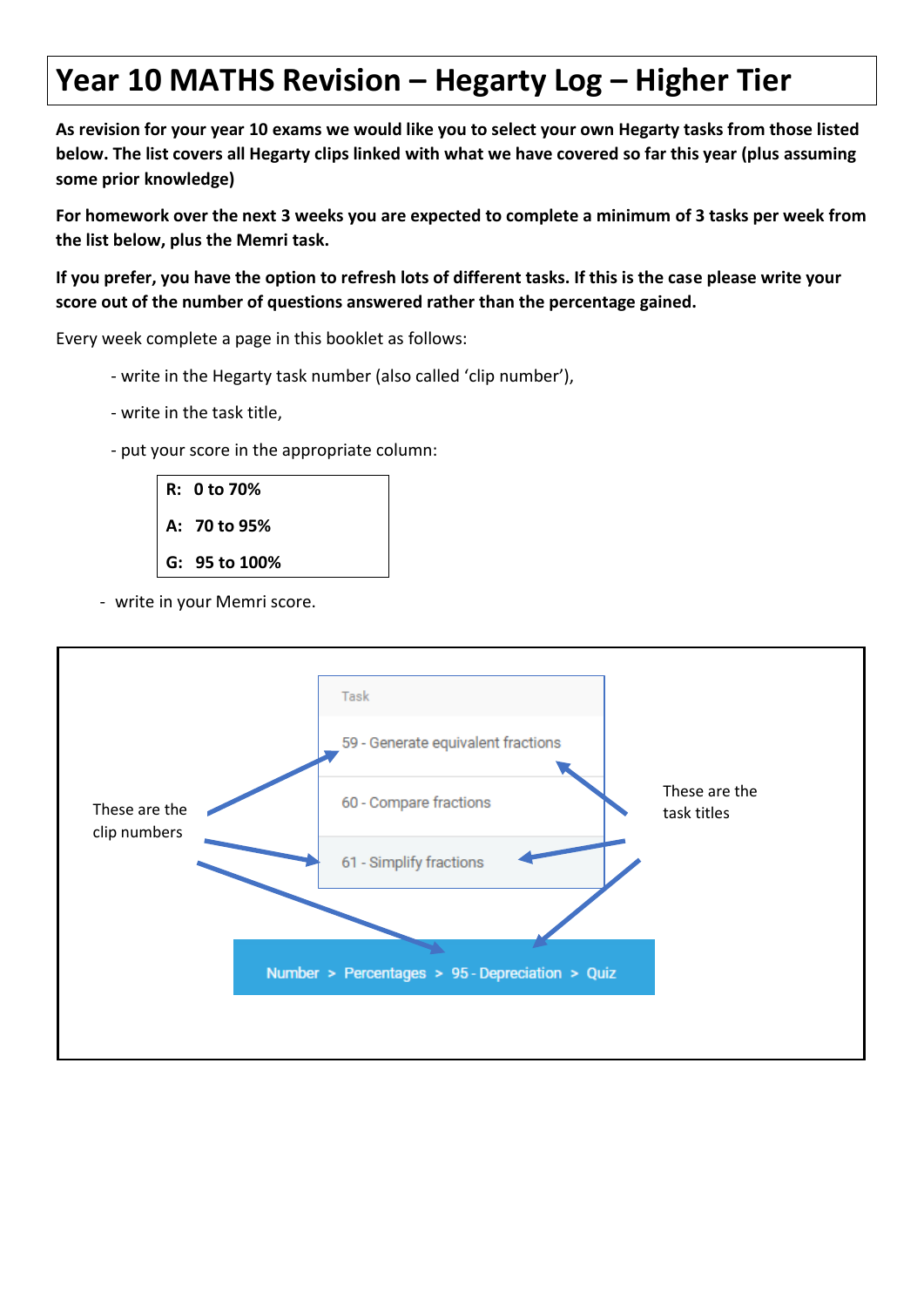# **Week 1 (completed by end of 18th April)**

| <b>Clip</b> | <b>Clip Title</b> | <b>Score</b><br>${\mathsf G}$<br>${\bf R}$<br>$\boldsymbol{\mathsf{A}}$ |  | Memri |              |
|-------------|-------------------|-------------------------------------------------------------------------|--|-------|--------------|
| number      |                   |                                                                         |  |       | <b>Score</b> |
|             |                   |                                                                         |  |       |              |
|             |                   |                                                                         |  |       |              |
|             |                   |                                                                         |  |       |              |
|             |                   |                                                                         |  |       |              |
|             |                   |                                                                         |  |       |              |
|             |                   |                                                                         |  |       |              |
|             |                   |                                                                         |  |       |              |

### **Self-reflection:**

Give details of any topics which you struggled with or further topics revised.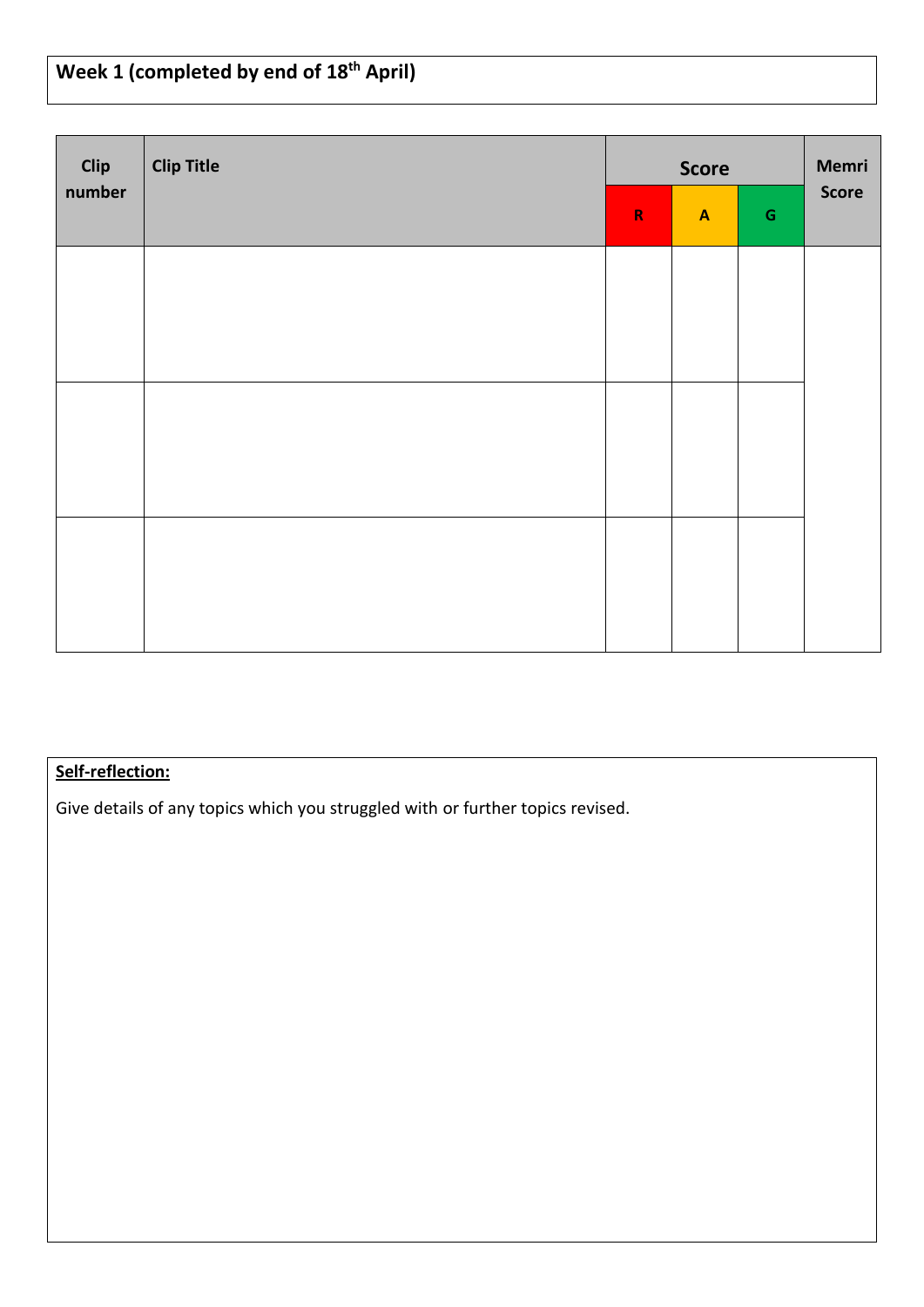# **Week 2 (completed by end of 25th April)**

| <b>Clip</b><br>number | <b>Clip Title</b> |             | <b>Score</b>              |             | Memri |
|-----------------------|-------------------|-------------|---------------------------|-------------|-------|
|                       |                   | $\mathbf R$ | $\boldsymbol{\mathsf{A}}$ | $\mathsf G$ | Score |
|                       |                   |             |                           |             |       |
|                       |                   |             |                           |             |       |
|                       |                   |             |                           |             |       |
|                       |                   |             |                           |             |       |
|                       |                   |             |                           |             |       |
|                       |                   |             |                           |             |       |
|                       |                   |             |                           |             |       |

### **Self-reflection:**

Give details of any topics which you struggled with or further topics revised.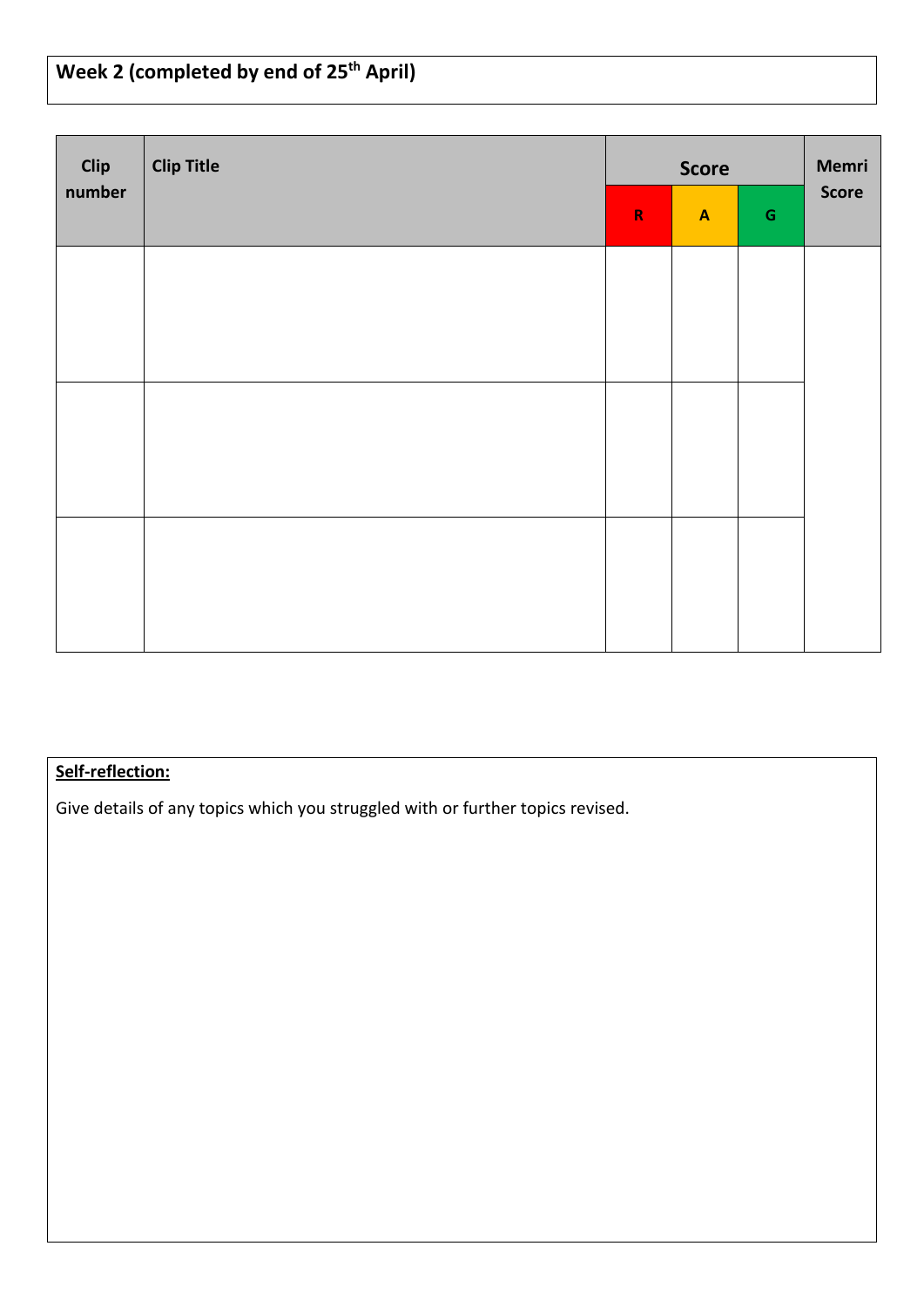| Week 3 (completed by end of $2^{nd}$ May) |  |
|-------------------------------------------|--|
|                                           |  |

| Clip   | <b>Clip Title</b> | <b>Score</b> |                                            |  | Memri        |  |
|--------|-------------------|--------------|--------------------------------------------|--|--------------|--|
| number |                   | $\mathsf R$  | ${\mathsf G}$<br>$\boldsymbol{\mathsf{A}}$ |  | <b>Score</b> |  |
|        |                   |              |                                            |  |              |  |
|        |                   |              |                                            |  |              |  |
|        |                   |              |                                            |  |              |  |
|        |                   |              |                                            |  |              |  |
|        |                   |              |                                            |  |              |  |
|        |                   |              |                                            |  |              |  |
|        |                   |              |                                            |  |              |  |

### **Self-reflection:**

Give details of any topics which you struggled with or further topics revised.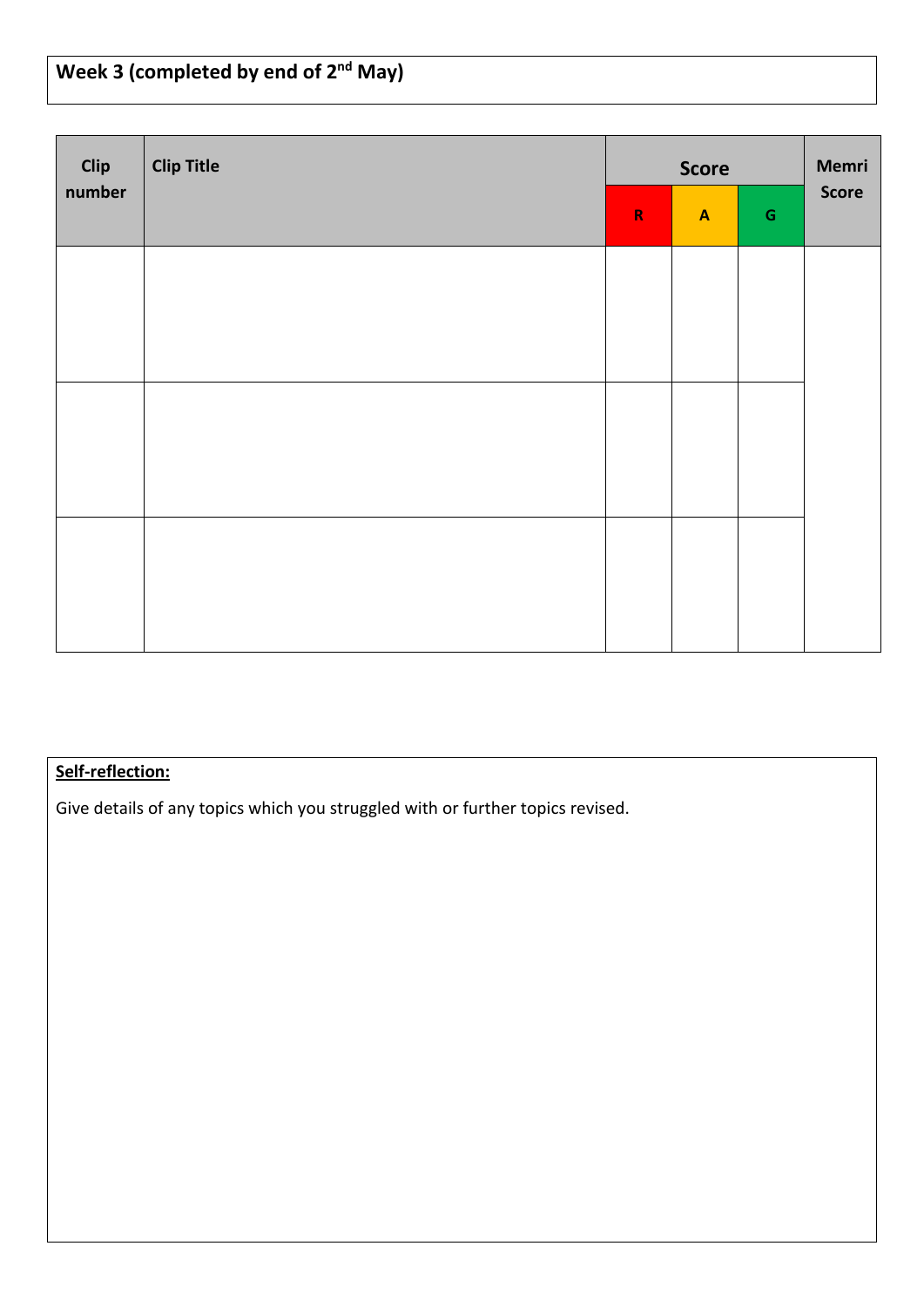**Log in to https://hegartymaths.com/ to access videos and questions for topics covered so far this year**

## **Number**

| <b>Topics</b>                                 | <b>Clip Number</b> | R |  |
|-----------------------------------------------|--------------------|---|--|
| Calculating with roots and fractional indices | 108, 109, 110      |   |  |
| Converting recurring decimals to fractions    | 53, 54             |   |  |
| Surds: Definition and estimating              | 111, 112           |   |  |
| Surds: Simplifying, multiplying and dividing  | 113, 114, 115      |   |  |
| <b>Surds: Expanding brackets</b>              | 116, 117           |   |  |
| Surds: Rationalising the denominator          | 118, 119           |   |  |
| Upper and lower bounds                        | 137, 138, 139      |   |  |
| Error intervals                               |                    |   |  |

## **Algebra**

| <b>Topics</b>                                      | <b>Clip Number</b>       | R | A | G |
|----------------------------------------------------|--------------------------|---|---|---|
| Substitution                                       | 784, 785, 786, 787       |   |   |   |
| Substitution: Equations of motion                  | 788,789                  |   |   |   |
| <b>Expanding triple brackets</b>                   | 166                      |   |   |   |
| Expressions with algebraic fractions               | 172                      |   |   |   |
| Factorising quadratic expressions: $ax^2 + bx + c$ | 225, 226, 227, 228       |   |   |   |
| Quadratic expressions: Algebraic fractions         | 229                      |   |   |   |
| Quadratic expressions: Completing the              | 235, 236, 237            |   |   |   |
| square                                             |                          |   |   |   |
| <b>Quadratic equations: Factorising</b>            | 231, 232, 233            |   |   |   |
| Quadratic equations: Quadratic formula             | 241, 242                 |   |   |   |
| Quadratic equations: Completing the square         | 238, 239                 |   |   |   |
| Quadratic equations in context                     | 245                      |   |   |   |
| Simultaneous equations: Quadratic/linear           | 246                      |   |   |   |
| <b>Manipulating powers</b>                         | 790, 791, 792, 793, 794, |   |   |   |
|                                                    | 795                      |   |   |   |
| Equation of a straight line: Perpendicular         | 215, 216                 |   |   |   |
| lines                                              |                          |   |   |   |
| Quadratic graphs: Turning points and               | 256, 243, 258            |   |   |   |
| discriminant                                       |                          |   |   |   |
| Quadratic inequalities                             | 277                      |   |   |   |
| <b>Function notation</b>                           | 288, 289                 |   |   |   |
| Domain and range of functions                      | 290, 291, 292            |   |   |   |
| Composite functions                                | 293, 294                 |   |   |   |
| <b>Inverse functions</b>                           | 295, 296                 |   |   |   |
| Functions: Problem solving                         | 297                      |   |   |   |
| Other sequences: Recurrence relations              | 262                      |   |   |   |
| Quadratic sequences                                | 247, 248, 249, 250       |   |   |   |
| Iteration and numerical methods                    | 322, 323                 |   |   |   |
| Proof                                              | 324                      |   |   |   |